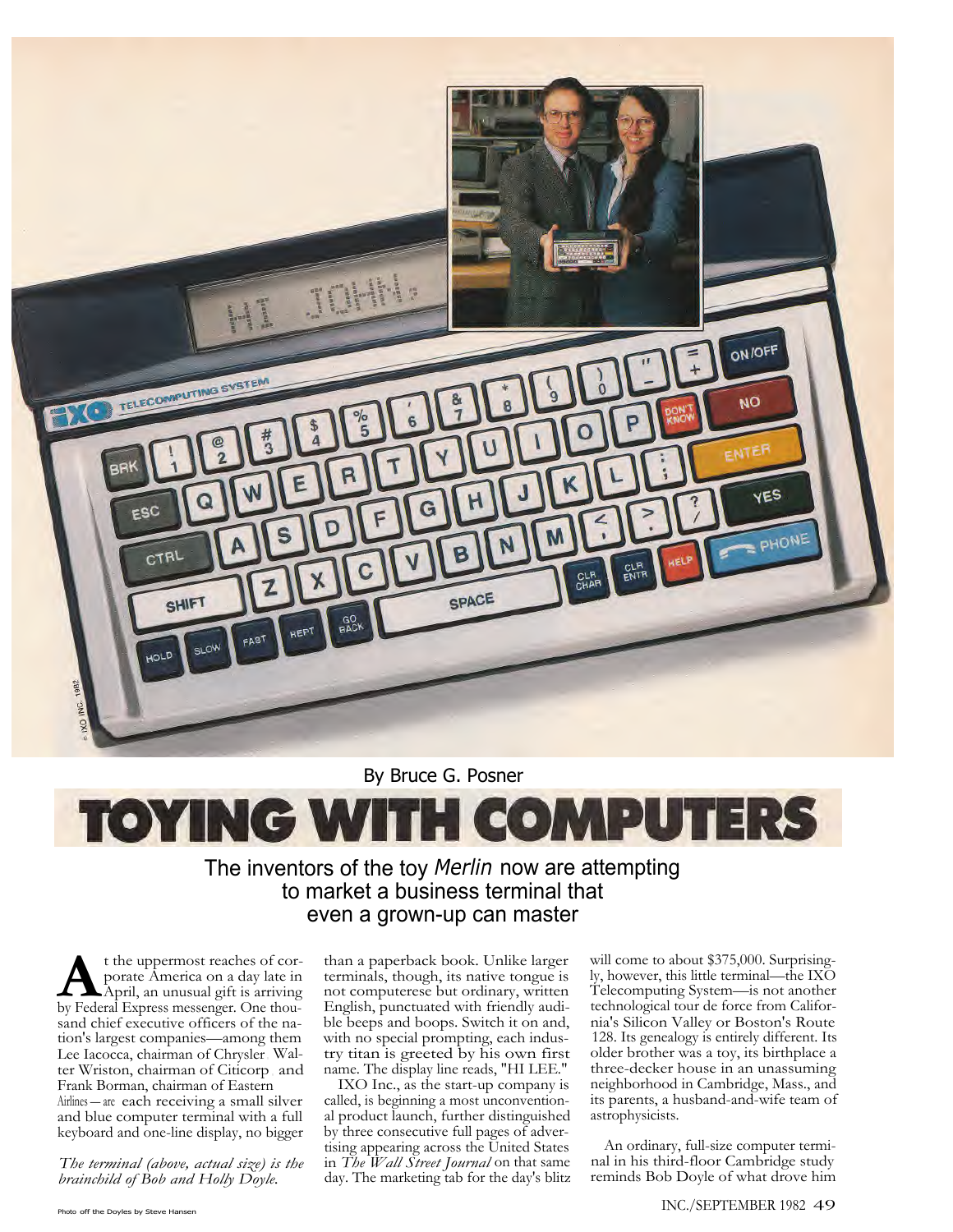

and his wife, Holly, to develop a tiny terminal for use even by technological illiterates. He is trying to use the conventional terminal to communicate with a remote airline-scheduling directory offered by The Source, a database subscription service. He flips through an instruction manual and types on a keyboard to enter four or five long series of numbers before the service is hooked up through the telephone line. At least two minutes have elapsed since he began. "I personally see this as a jungle," he says. "With our terminal, we've automated everything. We dial the number for you, too. And we don't have a manual.

The screen lists flights from Boston to Denver, but Bob Doyle, normally a very patient man, is getting fed up. He has typed his preferred flight time as 9 a.m. but the computer doesn't understand. It calls his entry an "illegal command." It wants the correct format: 0900. "Can you believe this?" he asks. "These programs are written by engineers. Nobody else can use them." Shaking his head in disbelief, he says, "That's what we'll be trying to overcome. The computer should be willing to guess, or at least ask you questions and give you a chance to say yes or no."

Building toylike terminals and teaching computers the language of human beings may not be the most likely work for two PhD astrophysicists. But since the mid-1970s, Bob and Holly Doyle, both 46, have spent very little time looking beyond the planet Earth. Instead, they have collaborated to put the much-touted powers of modern technology into the hands of ordinary, even frightened, grown-ups and their children.

Instead of teaching middle-aged Americans computerese in order to do such varied computer tasks as letting a salesman enter product orders from the field or letting a consumer pay bills from home, the Doyles plan to teach computers colloquial English. "We want our terminals to be usable by the totally untrained person," Holly says. "We don't think any training should be required." Her husband nods his head in agreement. But he adds, "If we're a success, we'll have displaced human beings as computer operators. The drudge work will be done by computers."

As ambitious as the goal may sound, thinking up creative solutions to problems has long been a way of life for the Doyles. "When Bob was a kid," Holly notes, "he always invented stuff." As an undergraduate at Brown University in the mid-1950s, for example, Bob wrote to CBS newsman Walter Cronkite suggesting a new device that could turn on

Johnson Space Center, supervising a staff of astronomers designing experiments for the National Aeronautics and Space Administration's Skylab space crews. By 1974, though, Skylab was grounded.

Deciding to stay in Boston, Holly continued her research at the observatory while Bob began to test commercial applications for some of his ideas. Around this time "Bob started to become interested in how people make money," Hol-





*With its amiable electronic sounds,* Merlin *became a toy industry winner. Derek Doyle (left) and his friends helped evaluate his parents' workshop products.*

the radio automatically for important news developments. Only recently has such a product been introduced—by Dow Jones & Co. for alerting investors about stocks.

The Doyles' more studied approach in the early '70s to creative problem-solving, however, was motivated by the most practical of considerations: earning a living and supporting their two young boys. After completing their doctorates at Harvard University, where they met, they had temporary posts as research fellows there. But the chances of finding two suitable jobs for astrophysicists in the same city were next to nil. While Holly worked as a specialist in solar magnetic fields at Harvard's observatory, Bob spent part of the time away from his wife and family at Houston's Lyndon B.

ly recalls. His first venture involved a method he developed for synchronizing a tape-recorded sound track with super 8 home movies. Placing a small ad in a trade magazine, he began taking orders for \$250,000 worth of Japanese tape recorders he modified in his workshop.

Super 8 sound movies were overtaken by home video developments. But other ideas were germinating. Waving his arm at the walls of books and trade magazines lining his study, Bob says, "Whenever we read, we try to find good ideas to work on. We try to figure out if there's anything out there in the future we can help bring about."

In the early 1970s, Bob began to envision new consumer products based on the tiny semiconductor chips already widely used in calculators. Although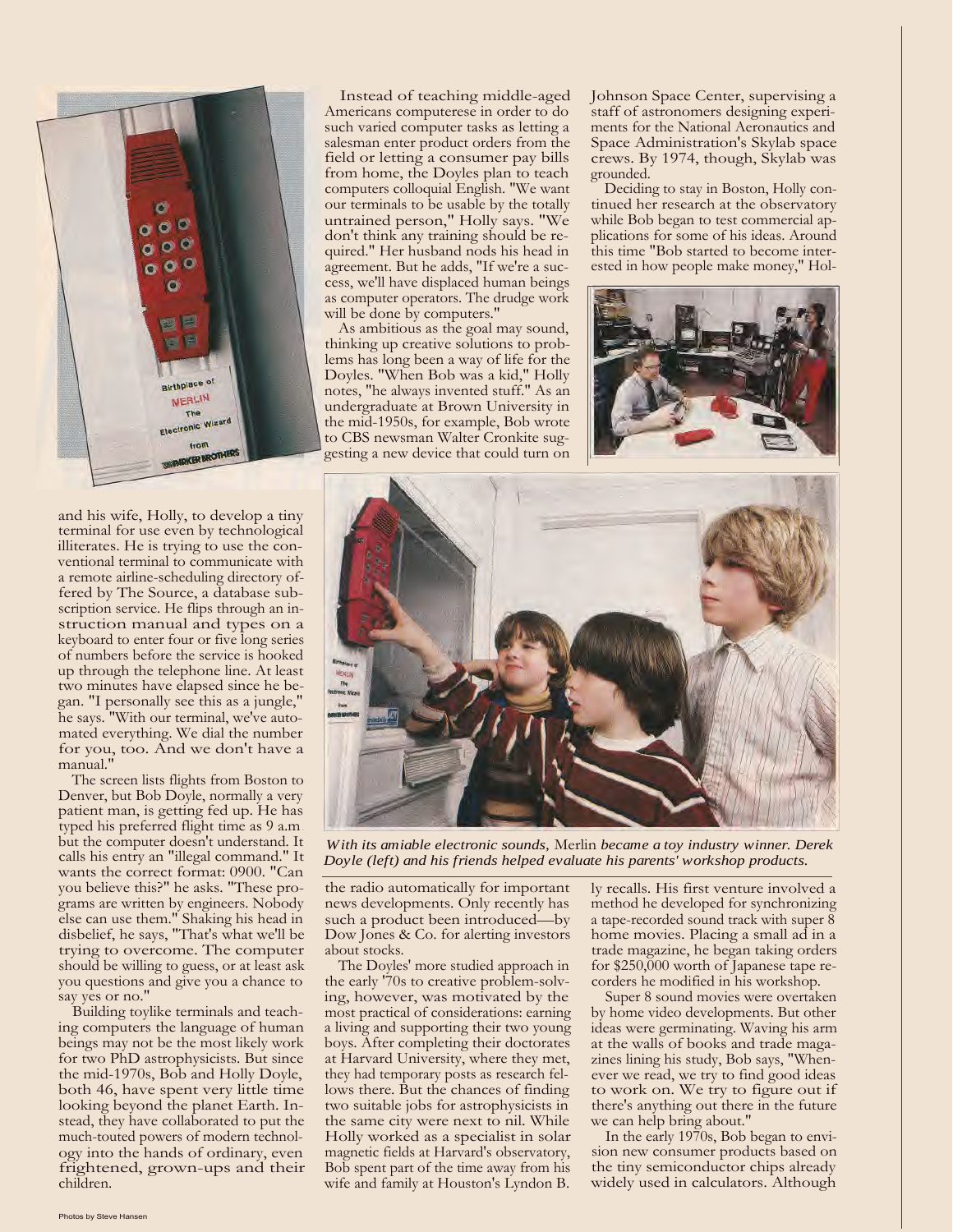



microchips were costly at more than \$20 each in 1974, Bob, Holly, and Holly's brother, Wendl Thomis, were developing a number of games for children and adults using these computer "brains" in the role of opponent.

They programmed the circuitry for the game prototypes on readily available single-board computers and carried them in briefcases to any interested toy company. They knew that the contents of each briefcase could be easily shrunk

*Conventional computer terminals, like the one Bob Doyle uses in his study, aren't portable and require a training manual. Bob and Holly's answer: the telecomputer.*

to a chip the size of a fingernail whenever the economics were right. Within a year, Bob recalls, "the cost curves were bombing down, and we knew it was just a matter of time before a single chip would sell for under \$5."

The Doyles began peddling their toy prototypes and their bullish predictions of a big new market in electronic toys. The first toy company to bite was Parker Bros. In 1977, a game called *Code Name: Sector,* licensed from the Doyles, became one of the earliest semiconductor-based toys on the market. As Bob had anticipated, microchip costs had indeed fallen. Parker Bros., he says, "got them for about \$3.50."

*Code Name: Sector* was a promising beginning, but it was only one of the ideas the Doyles had showed Parker Bros. In 1978 the game manufacturer, best known for such board games as *Monopoly,* introduced a second product, which looked like a space-age telephone receiver with 11 lighted buttons. As with the Doyles' previous game, it contained a microchip that gave it a brain. It could challenge the player at such familiar pastimes as tic-tac-toe, blackjack, or echo, a memory game. It could also learn musical tunes, which it could remember and play back. A press of its buttons evoked a beep or a boop. "There was nothing new in the games," Holly

candidly admits. "We just added an array of lights and sounds." The Doyles designed the early versions with constant feedback from their sons, Derek and Robert, and neighborhood youngsters. Some games were challenging even for an adult. But within its red plastic case, the Doyles had built a friendly demeanor. "Even two-year-olds could enjoy it for the sounds," says Holly. Parker Bros. called it *Merlin.*

Although it cost more than \$20—at least twice the price of the company's other products—Merlin was an instant hit. But unlike many big toy industry winners that peak fast then fizzle, *Merlin's* magic lingered. In 1980, it had sold about 1.6 million units and generated more in dollar revenues (estimated at \$40 million at retail) than any other single toy or game. Packaged in 12 languages, *Merlin* not only surpassed *Simon,* its arch-rival from Milton Bradley Co., but more than doubled the dollar sales of *Monopoly*. Lifetime sales are approaching the \$150 million mark, and the Doyles and Thomis have earned more than \$5 million from it so far.

But the Doyles didn't stop with *Merlin.* In the next two years they sold four other games to Parker Bros., including *Wildfire* and *Stop Thief.* While none was as successful as *Merlin,* in a market that was becoming deluged with other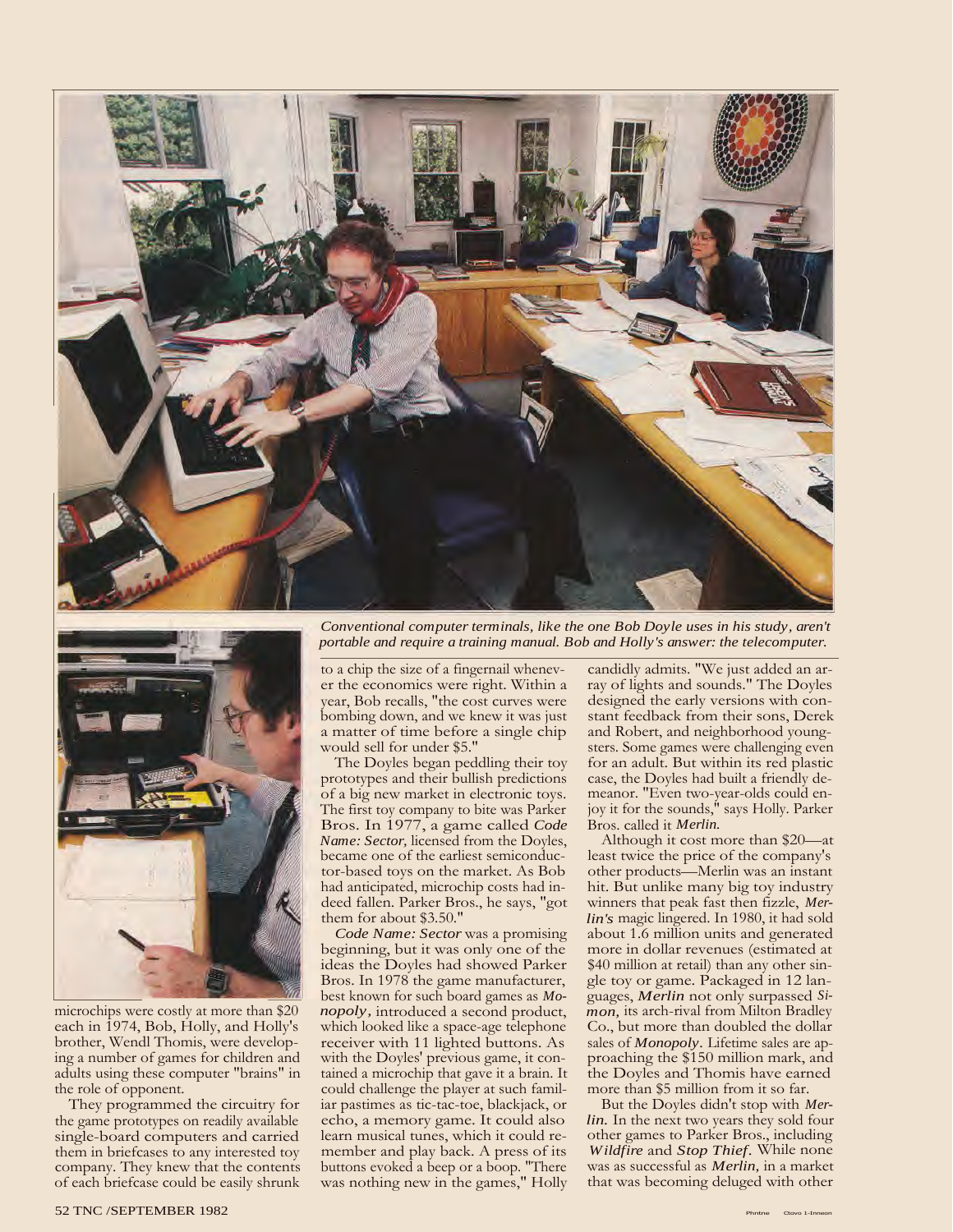electronic products, there were no flops, either. "The Doyles really saw this market coming," says William Dohrmann, vice-president of new product research at Parker Bros. "They introduced us to the microchip at a very critical time."

By Christmas 1981, the market was glutted with electronic toys, but the Doyles, who had seen the proliferation of electronic toys as the inevitable prelude to a dramatic shakeout in the industry, had moved on to their next project. They fled the toy industry so quickly, in fact, that they left a bunch of game prototypes—some of their best, they say—in a third-floor closet. In a world that was becoming increasingly computer-oriented, they were racing to build a small terminal that could talk to all those computers and was as easy to use as, well, a toy.

As the Doyles began designing the terminal in early 1979 some of their earliest insights came from, of all places, *Merlin.* The same musical tones that had been fundamental to *Merlin's* personality became their low-cost solution to making the component known as the modem, which any terminal requires for linking a telephone with a computer. The use of a microchip to create the tones accomplished internally what other terminal manufacturers were achieving only with another piece of peripheral hardware offered at \$200 or more. The telecomputer would thus be more portable than other terminals.

Another priority was to develop a keyboard that would be unintimidating enough for a computer neophyte to use, while permitting talk with computers using standard English dialogue. A book about the problems of man-computer communications, written by James Martin, a former IBM executive, led the Doyles to include four buttons on their keyboard labeled "yes," "no," "don't know," and "help." "We have a very low-brow approach, and we wanted to make things very simple," Bob comments. "We always like to think we're inventors and sometimes we invent. But mostly we studied Martin."

In September 1980, Bob Doyle set up a meeting in New York with a man he knew only by reputation. Ben Rosen had become one of Wall Street's gurus in electronics at Morgan Stanley  $\tilde{X}$  Co., an investment firm. Now he had his own research firm. Entering Rosen's office, Bob Doyle was uncharacteristically nonchalant about his new product, the prototype for what became the gift to the 1,000 CEOs a year and a half later."He just put it on my desk," Rosen recalls.

Rosen asked what he was supposed to do with it. "If I have to tell you how to use this thing," Doyle replied, "then we're in real trouble." After fiddling with the paperback-size microterminal



*Jeff Rochlis made Mattel a leader in electronic games and went on to IXO.*

E

for a moment, Rosen identified a telephone connection on the back and hooked it up using the phone connection on his desk. Says Rosen: "All of a sudden I was using it." With the small, typewriterlike keyboard, Rosen responded easily to the questions flashing across the display-line screen, in English.

When it informed him that the terminal could connect him to remote data bases, using phone numbers stored in its memory, Rosen—without any coaching from Bob Doyle—connected first with the Dow Jones News Retrieval Service in Princeton, N.J., and then to a simulated airline reservation service the Doyles had developed on a computer in their Cambridge basement.

The single-line display was confining, but Rosen could control how fast the words crossed the screen ; the textual material paused at punctuation marks, which were underscored by beeps and hoops, a lot like *Merlin's.* Rosen was especially taken with the "yes," "no," "don't know," and "help" buttons, which he saw as a sort of olive branch to noncomputer people. "It had never been done before," comments Rosen.

But the mass-market potential for the microterminal wasn't clear to him until Doyle told him of cost projections for a retail price of no more than \$500 initially, with big discounts for volume purchases and declining prices down the road. At those prices, Rosen thought, the Doyles' microterminal had real potential. "What they were bringing to the party was something cheap and friendly," says Rosen, whose opinions tend to carry a lot of weight with investors. "I offered to help in any way I could."

At that point, the Doyles were in great need of help. They had set out the

previous January to license the production of their microcomputer to a large company, as they had with *Merlin* and the other toys. But the responses from Digital Equipment, IBM, ITT, GE, and GTE didn't lead to any concrete agreement.

The Doyles told anyone who would listen in those months that the microterminal's initial appeal would be for the nation's big corporations, which have vast amounts of internal data stored in large computers. This would be a portable, easy to use, and inexpensive record player for existing records. It would enable large numbers of employees to enter and retrieve information from company computers independent of specially trained and high-paid computer operators. A large national retail chain, for example, might provide its hundreds of store managers with micro terminals to facilitate rapid reporting of overnight cash positions, price adjustments, and inventory records.

The Doyles were confident that there would be multiple applications for consumers, too. Just as calculators moved from the office to the home when people wanted to balance their checkbooks, the Doyles were sure that the microterminal would, too. And it would be only a matter of time, they thought, before the applications spread to entertainment, with such things as nationwide contests using financial or sports data.

During more than six months of dogand-pony shows with their terminal, the Doyles heard a familiar refrain: "This isn't our business." Bob kept saying, "This isn't anybody's business, but it could be *your* business." The argument had little impact, though. "Within a lot of big companies," he comments, "new ideas are like viruses. They have their own immune system."

To become more persuasive, the Doyles recruited Jeff Rochlis, one of toyland's most successful marketers. As president of Mattel Inc.'s electronics division Rochlis had led it to the No. 1 spot in electronic handheld games and then into Intellivision. Rochlis, however, was having no better luck licensing the terminal he had labeled the "telecomputer." And he didn't foresee any major breakthrough. Nobody could succeed in marketing it, he believed, without first understanding its mass-market possibilities and what distinguished it from the array of other fancy new terminals and personal computers.

Almost everyone focused on what the Doyles and Rochlis actually saw as secondary. The appeal, Rochlis notes, "was in the human engineering features that made it easy to use." With that realization, they set out on an altogether different course. They decided to establish their own company.